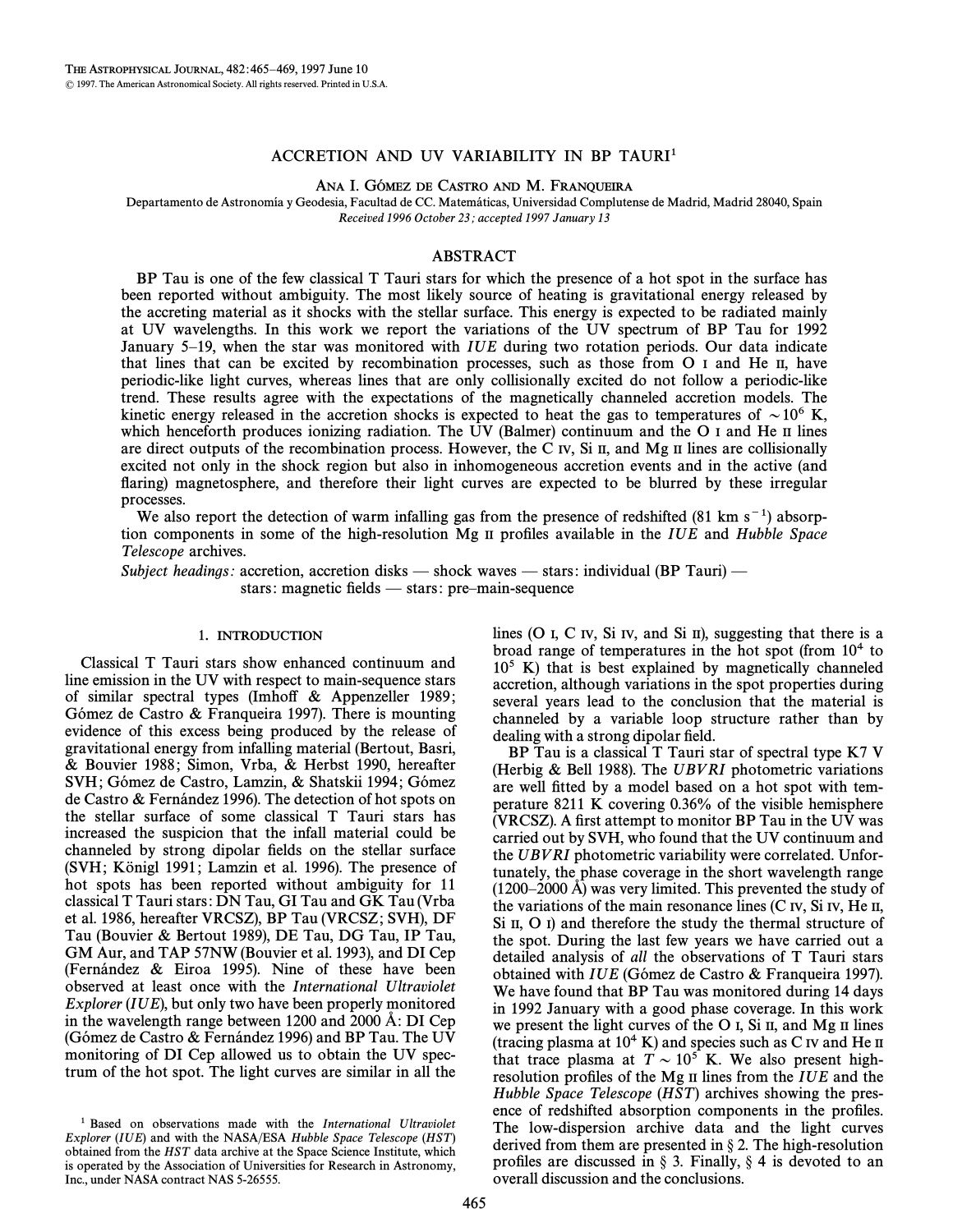## 2. LOW-DISPERSION OBSERVATIONS

BP Tau was monitored with IUE from 1992 January 5 to 1992 January 19. A detailed description of the spacecraft configuration at the time when the observations were taken can be found in Gonzalez-Riestra et al. (1995). BP Tau was observed every other day in the low-dispersion mode with the short-wavelength prime (SWP) and the long-wavelength prime (LWP) cameras. Typically, it was observed twice with the LWP and once with the SWP per observing day. The date and time of observation, camera, image number, and exposure time of each spectrum are given in Table 1. Also, the visual magnitude of BP Tau at the beginning of each observation is indicated in the last column of Table 1. The fine error sensor (FES) gives estimates of the visual magnitude with rms errors of 0.08 mag, and rms errors associated with the reproducibility are even better: just  $\sim 0.04$  mag (Holm  $\&$  Rice 1981). Therefore, accurately measuring small variations such as those of BP Tau (typically 0.2 mag in  $V$ , see, e.g., VRCSZ) with the FES camera requires differential photometry (Guinan 1990), which was not carried out at the time when the observations were done. The magnitudes given in Table 1 have been obtained from the net FES counts using the algorithm by Perez  $(1991)$ ; they are corrected from color effects, the sensitivity degradation of the cameras (Fireman  $&$  Imhoff 1989), and the change of the FES reference point after 1990 January at Goddard Space Flight Center (GSFC). The spectra have been processed with the IUE Spectral Image Processing System (IUESIPS). No further reprocessing (see Gómez de Castro  $\&$  Fernández 1996) was required since the signal-to-noise ratio (S/N) of the data was fairly good  $(\geq 10)$ . Each image has been cleaned from bright spots and cosmic-ray hits after visual inspection of the line-by-line spectrum. No extinction correction has been applied.

The mean UV spectrum of BP Tau is displayed in Figure 1. The inset shows in more detail the spectrum between 1200 and 1950 Å. The main spectral features are those of  $O<sub>I</sub>$ ( $\lambda$ 1303), Si IV ( $\lambda\lambda$ 1393, 1402), C IV ( $\lambda\lambda$ 1548, 1551), He II

TABLE 1 LOG OF IUE DATA

|                        | Time        | Camera and       | $T_{\rm exp}$ | V(FES) |
|------------------------|-------------|------------------|---------------|--------|
| Date                   | (hr:minute) | Image Number     | (minutes)     | (mag)  |
| Low Dispersion         |             |                  |               |        |
| 1992 Jan 5             | 16:52       | LWP 22194        | 18            | 11.9   |
|                        | 17:21       | <b>SWP 43552</b> | 300           | 12.0   |
|                        | 22:30       | LWP 22195        | 18            | 12.0   |
| 1992 Jan $7 \ldots$    | 16:18       | LWP 22211        | 18            | 11.8   |
|                        | 16:46       | SWP 43563        | 305           | 11.9   |
|                        | 17:46       | LWP 22212        | 12            | 11.9   |
|                        | 22:35       | LWP 22213        | 12            | 12.0   |
| 1992 Jan $9$           | 16:08       | LWP 22226        | 18            | 12.2   |
|                        | 16:36       | SWP 43585        | 310           | 12.3   |
|                        | 19:16       | LWP 22227        | 18            | 12.1   |
|                        | 22:33       | LWP 22228        | 18            | 12.1   |
| 1992 Jan 11            | 15:49       | LWP 22238        | 12            | 12.1   |
|                        | 16:13       | <b>SWP 43610</b> | 340           | 12.1   |
|                        | 18:47       | LWP 22239        | 18            | 12.0   |
|                        | 22:25       | LWP 22240        | 18            | 12.0   |
| 1992 Jan $13$          | 16:07       | LWP 22243        | 18            | 12.1   |
|                        | 16:32       | SWP 43635        | 310           | 12.0   |
|                        | 19:12       | <b>LWP 22244</b> | 18            | 12.1   |
|                        | 22:26       | LWP 22245        | 18            | 12.1   |
| 1992 Jan $15$          | 15:59       | <b>LWP 22248</b> | 18            | 12.1   |
|                        | 16:28       | <b>SWP 43650</b> | 350           | 12.0   |
|                        | 22:28       | LWP 22249        | 18            | 12.0   |
| 1992 Jan $17$          | 16:22       | LWP 22261        | 18            | 12.2   |
|                        | 16:50       | <b>SWP 43672</b> | 300           | 12.2   |
|                        | 19:28       | LWP 22262        | 18            | 12.3   |
|                        | 22:32       | LWP 22263        | 18            | 12.2   |
| 1992 Jan $19$          | 15:55       | LWP 22276        | 18            | 12.1   |
|                        | 16:27       | <b>SWP 43689</b> | 305           | 12.0   |
|                        | 19:11       | LWP 22277        | 18            | 12.2   |
|                        | 22:30       | LWP 22278        | 18            | 12.0   |
| <b>High Dispersion</b> |             |                  |               |        |
| 1981 Jul 24            | 06:40       | LWP 11130        | 210           | .      |
| 1985 Oct 22            | 02:00       | LWP 06963        | 180           |        |
| 1986 Oct 10            | 00:50       | LWP 09282        | 270           | .      |
| 1986 Oct 26            | 23:19       | LWP 09417        | 270           | .      |



FIG. 1<sup>—</sup>Mean UV spectrum of BP Tau during the *IUE* monitoring campaign. The position of the main emission lines is marked, as well as the location of the reseau marks  $(R)$  for the geometric calibration of the  $IUE$  images.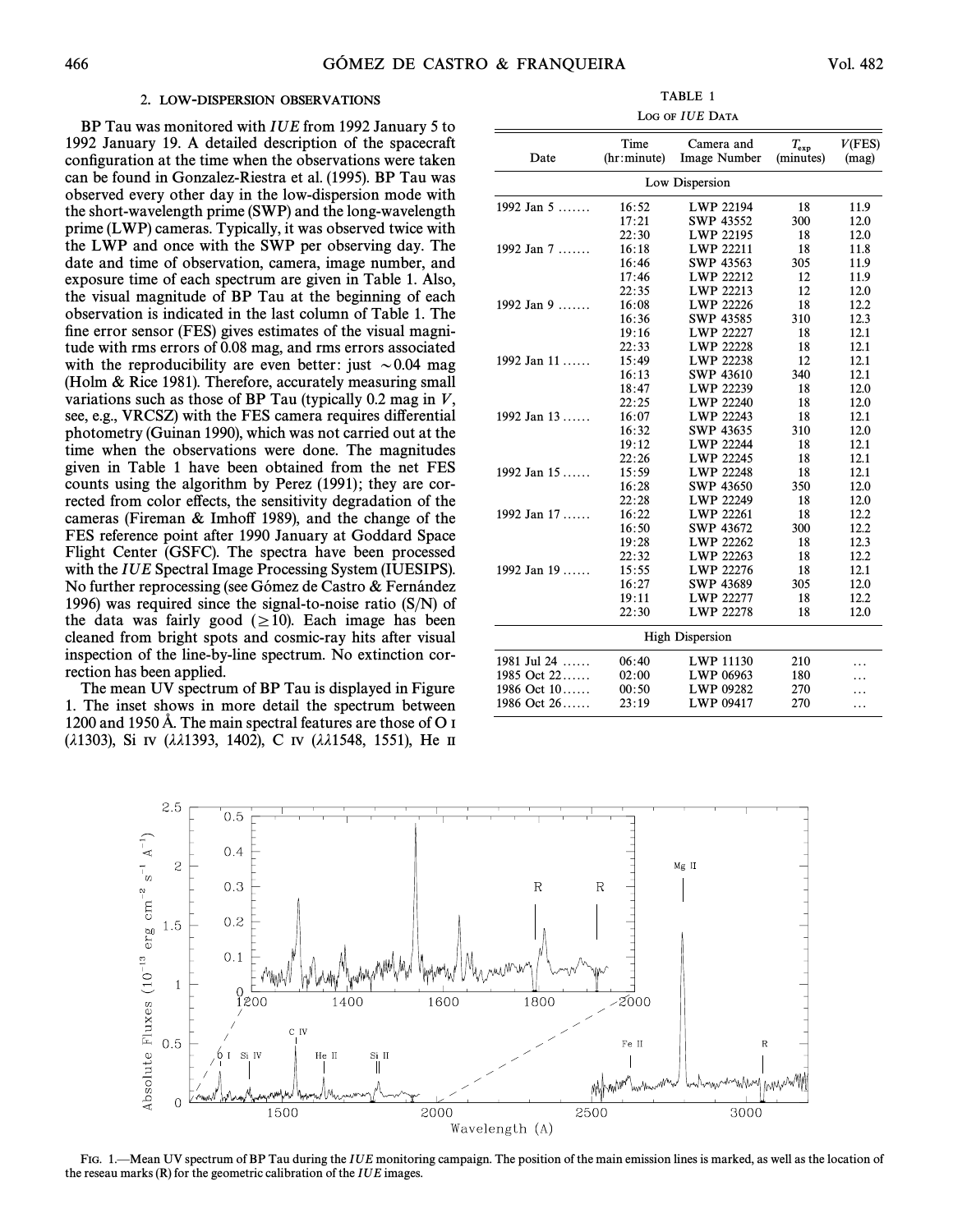( $\lambda$ 1640), Si II ( $\lambda\lambda$ 1808, 1817), Fe II (UV resonance multiplet 1), and Mg  $\pi$  ( $\lambda\lambda$ 2795, 2802). Reseau marks used for the geometric calibration of the IUE images are also marked in Figure 1. The far UV (FUV) (1200–2000 Å) spectrum of DI Cep also shows a bump between  $1400$  and  $1600$  Å and a weak continuum from  $1750 \text{ Å}$  toward longer wavelengths.

# 2.1. The Light Curves 2.1.1. The LWP Range

The light curves corresponding to the UV continuum and the Mg  $\pi$  lines are displayed in Figure 2. The UV continuum variations have been measured in a window of  $50 \text{ Å}$ width centered at  $2900$  Å. The light curve is periodic-like: the maximum brightness is reached on January 7 and again on January 16. The first maximum is more symmetric than the second. The rotation period derived from optical photometry is between 6.1 and 8.3 days (VRCSZ; SVH; and Gullbring et al. 1996a, hereafter GBCGB). We have overplotted sine curves with periods of 8.3 and 12.2 ( $2 \times 6.1$ ) days, but none of them fit the data well. The period inferred from the UV continuum is slightly larger ( $\sim$  10 days). The flux varies by a factor of 2.5 (or 1 mag) during the monitoring. This amplitude is similar to the reported one for the U band during the rotational monitorings. We also observe some rapid fluctuations on timescales of a few hours.

The  $\tilde{M}$ g  $\tilde{\mu}$  light curve is very different from the behavior of the UV continuum; it seems to be dominated by short timescale fluctuations. The maximum brightness on January 7 appears quite clearly; the maximum on January 16 is only barely detected. Moreover, we detect a strong and rapid rising of the Mg II flux on January 11. On that date GBCGB detected a large event that lasted for few hours on their UBV RI monitoring of BP Tau. The amplitude of the event was  $\sim 0.25$  mag in the U band, similar to that observed in the UV (continuum and Mg II lines).

## 2.1.2. The SWP Range

The light curves corresponding to the strongest lines (O I, C IV, He II, and Si II) in the range covered by the SWP



FIG. 2.-Light curves based on data obtained with the LWP camera. Both rapid and long-term variability data points are shown. Two sine curves have been plotted over the UV continuum light curve. They have periods of 8.3 (dashed) and  $2 \times 6.1$  (dotted) days (see text).



FIG. 3.-Light curves based on data obtained with the SWP camera. The light curve of the UV continuum has been binned to the same time resolution of the SWP spectra and is shown for comparison.

camera are shown in Figure 3. The UV continuum light curve has been binned to the same time resolution as the SWP spectra and plotted for reference. An overall trend can be observed: the light curves have two main brightness maxima on January 7 and 16 and then a weaker maximum on January 11 coinciding with the rapid event. The O I and UV continuum light curves are very similar. The C IV light curve is rather chaotic (as it is the Si IV one). The He II is the only species that does not show any sign of the rapid event and has the most regular light curve; the period seems to be slightly longer than 10 days.

The Si II and Mg II curves are fairly similar, as expected, since these lines are formed in similar physical conditions. They all have a maximum on January 7. Moreover the rapid event on January 11 is clearly detected in both of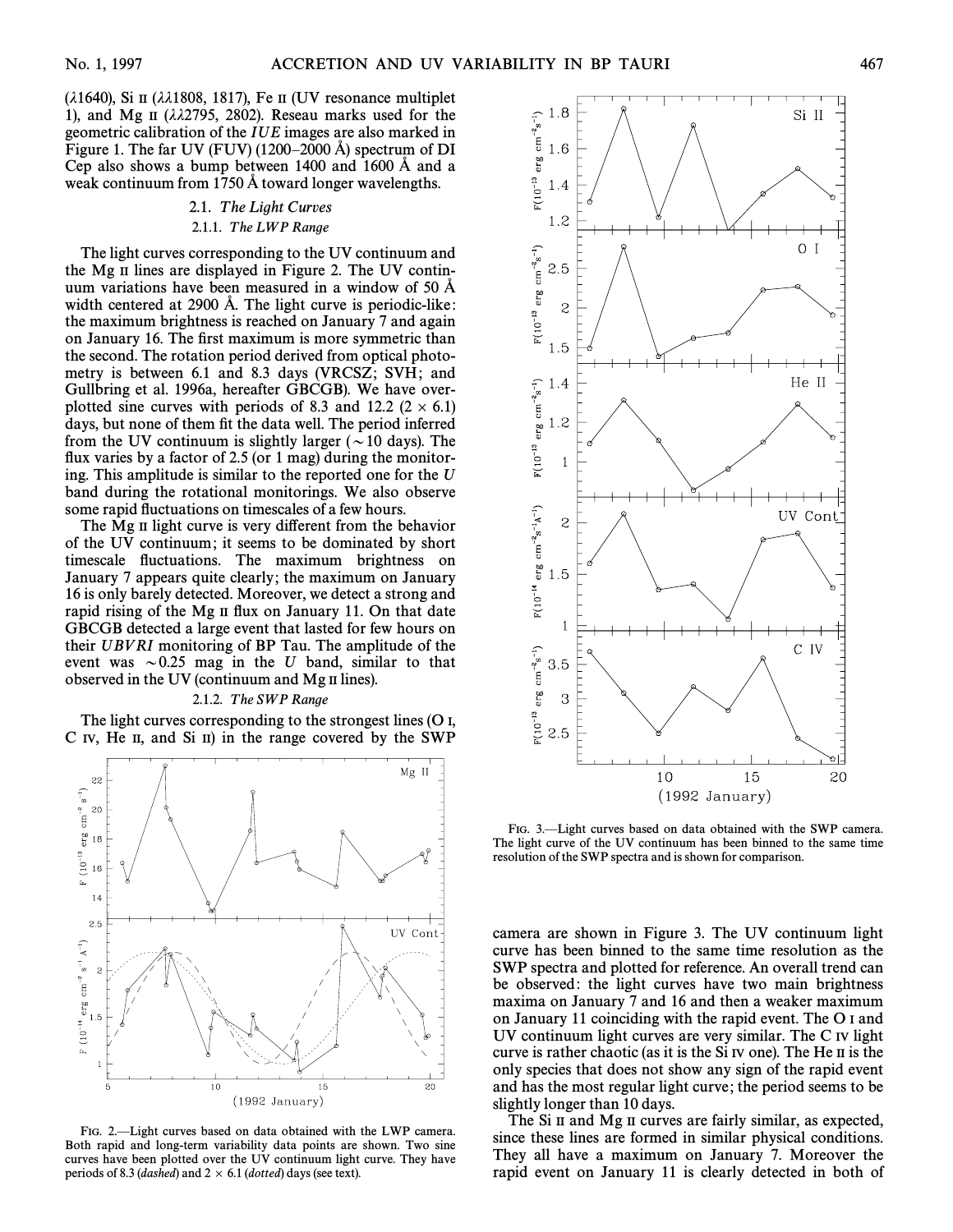them; however, the January 16 maximum is very weak or absent.

There is always an underlying line emission level indicating either that the spot is continuously visible or that there are other emitting sources, such as an active atmosphere, involved. BP Tau does not deviate from active stars in the  $C$  IV-Si II flux-flux diagram.

## 3. THE Mg II LINES PROFILES

High-resolution profiles of the Mg  $\scriptstyle\rm II$  lines are available in the IUE and HST archives, although none of them were obtained during the monitoring. The IUE data are summarized in Table 1. The  $HST$  spectrum was obtained on 1993 July 30 with the Goddard High Resolution Spectrograph (GHRS) and the grating G270M. The accuracy of the IUE and HST wavelength calibrations is  $\sim$  20–30 km s<sup>-1</sup>. The profiles can be generically described as broad emission lines ( $\sim$ 320 km s<sup>-1</sup> full width at 10% intensity) with a major narrow absorption feature superposed to the emission (see Fig. 4). The absorption is redshifted by 20 km  $s^{-1}$ with respect to the laboratory wavelength. The radial velocity of BP Tau is  $15.8 \pm 1 \text{ km s}^{-1}$  (Hartmann et al. 1986), and the average radial velocity of the molecular gas in L1495 is 6.9 km s<sup> $-1$ </sup> (Ungerechts & Thaddeus 1987). Therefore, the feature is most likely produced by warm circumstellar (CS) gas probably blended with the molecular cloud absorption. We will use it for reference to discuss the velocity field of the material detected through the Mg II line.

The Mg II profile is variable, as well as the optical depth of the lines' formation region; note that the ratio between the intensity of the two lines of the multiplet varies. There is also a noticeable sharp cut in the blue edge of the profiles at about  $-100$  km s<sup> $-1$ </sup> with respect to the CS absorption that is lost in the 1993 HST profile, where a broad absorption component seems to be present. Also, the line centroid varies: it is redshifted by  $70 \text{ km s}^{-1}$  on 1993 July 30 and by



FIG. 4.—High-resolution Mg II profiles of BP Tau obtained with the  $HST + GHRS$ . The laboratory wavelengths of the Mg II lines are marked. Note that there is a circumstellar feature slightly redshifted with respect to the rest wavelength. In the HST spectrum the presence of an additional redshifted absorption component is clearly seen.

only 35 km  $s^{-1}$  on 1985 October 22 (LWP 06963). A narrow absorption component redshifted by 81 km  $s^{-1}$  is clearly seen in the HST spectrum. The presence of redshifted absorbing gas is also detected in the LWP 06963 and LWP 09417 spectra, although the signal-to-noise ratio of the  $IUE$  data is much worse. Therefore, the Mg II profiles provide direct evidence of the presence of warm material  $(T \sim 10^4 \text{ K})$  falling onto BP Tau.

#### 4. DISCUSSION AND CONCLUSIONS

The UV continuum and the UBVRI variations are correlated  $(SVH)$ ; therefore, they can be taken as bona fide tracers of the optical light curve. The light curve shows rapid variations (timescales of a few hours) superposed to a long-term variability pattern.

The short-term variations were particularly dramatic on January 11, when a fast brightness increase was detected in the Si II and Mg II light curves. The event was also observed in the C IV and UV continuum light curves; however, it was very weak or absent in the  $O<sub>I</sub>$  and He II light curves. It was associated with the rapid event detected by GBCGB, who showed that, indeed, rapid events with durations of 0.6 to a few hours were frequently observed in BP Tau. They found that most of the events were very different from those observed in flare stars; they were cool ( $T = 7000-8000 \text{ K}$ ) and had light curves with similar rise and fall times. Our data indicate that the events have an UV counterpart in continuum and line emission from  $10^4$  to  $10^5$  K plasma. UV-line Ñux variations have been reported as a result of the presence of Ñares in magnetically active stars (see, e.g., Linsky 1991 and references therein). During Ñares, the line fluxes increase dramatically in a few hours (for instance, in the 1981 October Ñare of V711 Tau, the C IV Ñux rose by a factor of 340 with respect to the preflare value; Rodonó et al. 1987). The variations in the UV line fluxes are not so dramatic in BP Tau however, confirming that, if they were related with flare activity, this would be very peculiar. In fact, Gullbring et al. (1996b) did not find any correlation between the short-term  $UBVRI$  and the X-ray ( $ROSAT$ ) variability and suggested inhomogeneous accretion as the source of this short-term irregular variability.

The long-term variations are most likely related with the rotational modulation of the stellar flux due to the presence of spots on the surface. The period inferred from the UV continuum variations is slightly larger (1 day) than that derived from previous monitorings, but this could be partially due to the poor phase coverage of the IUE observations and also to the contribution of irregular "short-term" variations. Note however the two main maxima in the UV continuum are broad and prominent despite the good short-term coverage in the LWP monitoring; henceforth, we think that they are most likely tracing the rotation period. The similarity between the UV continuum and the O I light curves, as well as the very regular He II light curve, confirms our interpretation. Note also that variations in the rotation period of BP Tau have been previously reported (see, e.g., GBCGB and references therein). The comparison between the light curves of the different species and the light curve of the UV continuum suggests that the phenomenon is more complex than expected from simple theoretical models (e.g., Königl 1991). Our data indicate that lines that can be excited by recombination processes, such as those from O I and He II, have periodic-like light curves. However, lines that are only collisionally